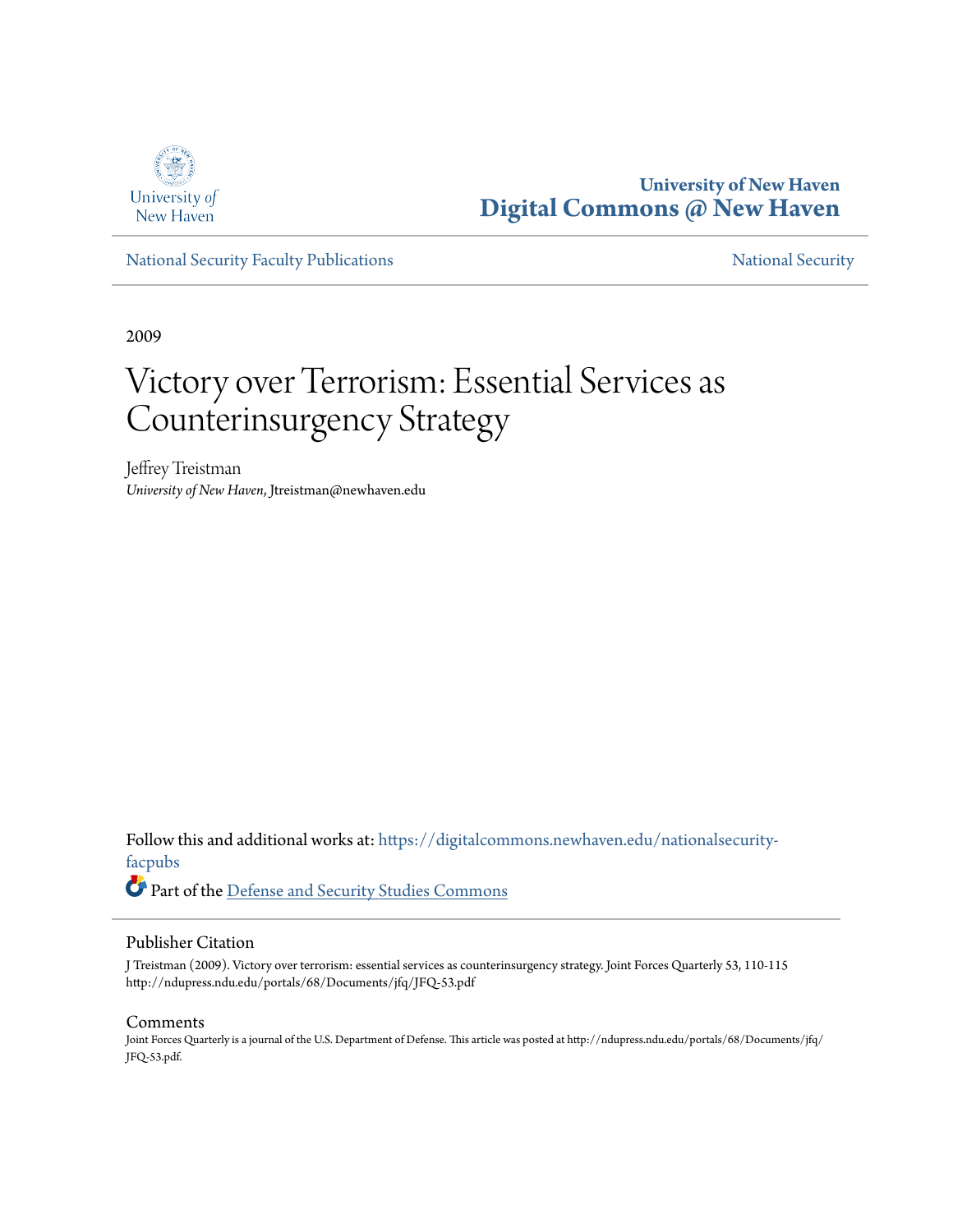# Essential Services as Counterinsurgency Strategy *By* **Jeffrey Phili p Treis t man** *Victory over Terrorism*

U.S. Army (Roszario Williams)

y 2006, U.S. Iraq policy, based<br>
on the 2005 *National Strategy*<br>
for *Victory in Iraq*, appeared<br>
to be failing. The February<br>
bombing of the al-Askari Mosque sparked on the 2005 *National Strategy for Victory in Iraq*, appeared to be failing. The February a wave of sectarian violence that seemed to push Iraq to the brink of civil war. The United Nations estimated nearly 25,000 Iraqis fell victim to violence over the course of 2006, and nearly 1,000 U.S. troops were killed. Violence had reached record levels and thousands began to flee the country, crippling the entire nation. Analogies to the Vietnam War were increasingly drawn.

mi <sub>11</sub>

On January 10, 2007, President George W. Bush announced a "new way forward in Iraq" that would improve security by focusing predominantly on Baghdad where the majority of the violence transpired.<sup>1</sup> The plan called for intensifying American involvement while simultaneously pressing the government of Iraq to assume a leading role. A "surge" of an additional 21,500 troops would provide breathing room for political reconciliation and economic development. This new strategy would become known as the Baghdad Security Plan, or *Fardh al-Qanoon* (FAQ) in Arabic.

The preponderance of postsurge analysis is devoted to military operations and their subsequent efficacy in reducing levels of violence by concentrating on troop deployments, tactics, and intelligence. Such studies are valuable, but only to a certain extent. Any holistic appraisal must also consider noncombat

counterinsurgency strategies that addressed social issues—in particular, essential services. Reminiscent of Lebanon's Hizballah, militias in Baghdad sought ascendency over services as a means to solidify control and influence. Therefore, the most pragmatic remedy for long-term stability in Iraq was not necessarily countering militants with force, but securing the populace's allegiance to their government through the provision of services and opportunities for employment.

The fundamental issue was that the average citizen was physically and economically vulnerable to malign influences. It became imperative for the coalition to counter militias by guaranteeing the well-being of Baghdad's residents. Emphasizing reconstruction projects not only improved the delivery of services, but also, more importantly, provided employment, reestablished the integrity of the Iraqi government, and created stakeholders in the overall process.

#### Importance of Services

Counterinsurgency (COIN) theorists posit that there is no direct correlation between the availability of essential services and violence.<sup>2</sup> Specifically in terms of Iraq, some areas had far lower levels of violence and less accessibility to services than others. On the other hand, unemployment and illiteracy in an atmosphere of competing factions made

individuals economically vulnerable and thus susceptible to malevolent influences. The vacuum created by political power struggles was certainly not propitious and allowed militias to supersede official institutions in providing public goods and employment. Militants were able to offer employment to those with little work experience, education, or training, and in return the conscripts received a salary, immunity from attack, and a social sense of belonging.

As a result, it became increasingly evident that provision of services would be indispensable in countering both insurgents and militias. A cooperative effort emerged between the U.S. Embassy and coalition forces that emphasized essential services as a central COIN tactic. Jobs generated from official reconstruction initiatives were extremely valuable in thwarting recruitment efforts of malignant actors. At the same time, government-sanctioned projects reduced the public's dependency on extralegal groups for services and simultaneously strengthened the government's integrity. Finally, tapping local labor pools engendered stakeholders in neighborhood construction projects and fostered an intolerance to sabotage. The strategy was tremendously vital in enervating the strength of militias in Baghdad.

In contrast, attempts to pass key legislation intended to eliminate political incentives

Jeffrey Philip Treistman served as the U.S. Department of State's Policy Advisor to the Deputy Prime Minister of Iraq from 2006 to 2008.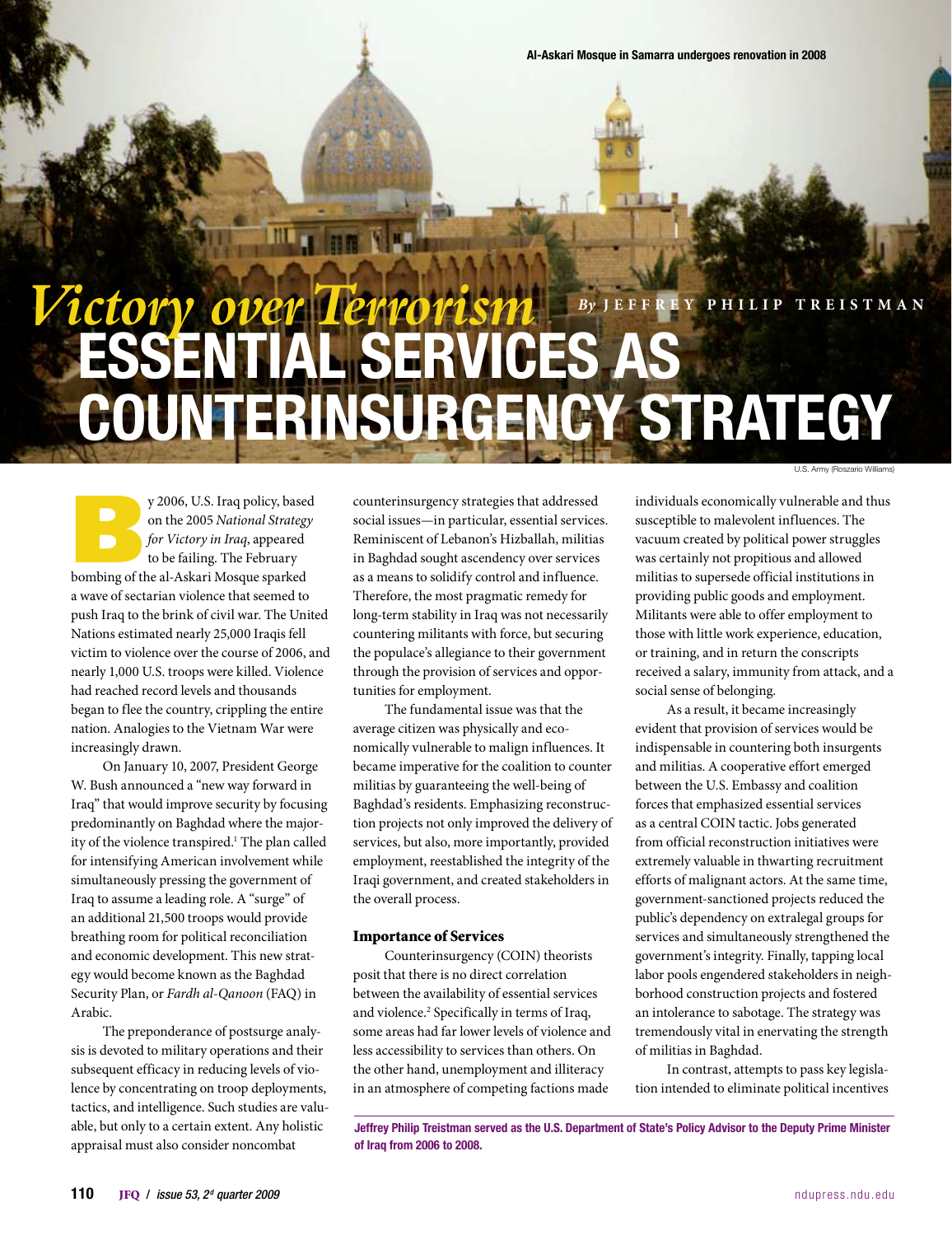of terrorists proved slow and inadequate. Parliamentarians within the secure confines of the International Zone were far too removed from the realities of neighborhood conflict to be effectual. The dissolution of the FAQ Political Committee was certainly demonstrative of this reality. The apparent inadequacy of

added that he had received full support from the prime minister.

However, on the afternoon of March 23, a member of Zoubai's security team detonated a ball bearing suicide vest inside Zoubai's residence. Severely injured, Zoubai spent several months recuperating in Jordan.

## *parliamentarians within the secure confines of the International Zone were far too removed from the realities of neighborhood conflict to be effectual*

legislation, however, did not deter the prime minister from devising alternative political solutions and establishing an official cabinet committee to address essential services.

#### Political Dynamics

Baghdad's political parties, personalities, and demographics played a fundamental role in shaping the outcome of FAQ and the delivery of services. The political dynamics were bewildering and were made even more complicated when accounting for the discrepancies between local and national perspectives. The most salient political partition existed between religious sects. Sunnis were predominantly aligned with the Tawafuq bloc, which was comprised of three separate political parties: the Iraqi Islamic Party, the Iraqi People's Conference, and the National Dialogue Council. The initial chairman of the FAQ Essential Services Committee, Deputy Prime Minister Salam al-Zoubai, was a notable member of this alliance. Meanwhile, the majority of Shia belonged to the Islamic Supreme Council in Iraq (ISCI) but would often vie with the Sadrist Trend and its militant wing, Jaysh al-Mahdi (JAM), for political primacy in Baghdad. The power struggle among these differing parties, both internal and external, created a political vacuum that would be detrimentally filled by militants.

*Essential Services Committee.* In support of FAQ, Prime Minister Nouri al-Maliki formed the Essential Services Committee, to be headed by Zoubai. The committee was to facilitate the repair and delivery of essential services immediately following combat activity and would then submit a weekly status report to the prime minister during the Iraq Executive Steering Committee (IESC)<sup>3</sup> meeting. During a meeting with Deputy Chief of Mission Daniel Speckhard on January 10, 2007, Zoubai confirmed that he would be responsible for the portfolio and

His absence proved debilitating to efforts to improve the delivery of essential services. Without Zoubai's authority, his advisors felt powerless and were timid in presenting reconstruction developments to the prime minister. The assassination attempt severely hampered reconstruction efforts, and the eventual withdrawal of the Tawafuq political bloc in August 2007 ended Zoubai's involvement.

In November, the prime minister designated Ahmed Chalabi as temporary lead for Baghdad services. From the commencement of his appointment, however, his role and responsibilities remained fluid. Chalabi did not occupy a constitutionally recognized cabinet position, and the Baghdad Amanat,<sup>4</sup> governor, Provincial Council,<sup>5</sup> and ministers did not necessarily recognize his authority in this seemingly ad hoc appointment. Furthermore, he did not have direct access to an official channel of government financial resources. Despite these administrative hurdles, he remained actively engaged, and Iraqi citizens tended to swarm Chalabi in public settings with their petitions. He cheerfully admitted that the purpose of his committee was "to provide band-aids, not structural solutions to problems." Indeed, Maliki's intent in putting Chalabi in charge of the committee was to produce quick, tangible solutions to the problems of Baghdad's citizens.

*Manipulation of Services.* As Iraqi officials struggled to organize themselves, various nonstate actors took full advantage of the government's vacillation and quickly filled the leadership vacuum. Contingent upon their own political loyalties, militias pursued distinctive agendas to manipulate essential services to their advantage. Whereas Sunni insurgents wanted to undermine the government's legitimacy by destroying infrastructure, Shia militias aspired to supersede the government with their own informal networks. Each posed its own unique set of obstacles and challenges to the government.

Al Qaeda in Iraq favored a more ideological approach, seeking to dictate social mores and religious customs at the expense of humanitarian assistance. Consequently, their oppressive tactics proved counterproductive as local citizens became increasingly disenchanted. Sunni extremists also focused on insurgent activities that attracted Coalition Forces/Iraqi Security Forces reprisals that often harmed innocent civilians and neighborhood property.<sup>6</sup>

On the other hand, many Shia militias were initially mobilized in an effort to neutralize the growing atmosphere of fear and insecurity sparked by mounting sectarian tensions. The purging of local communities may have begun under the precept of removing terrorist threats but quickly devolved into sectarian displacement. In turn, the displacement afforded militia leaders a window of opportunity to consolidate neighborhood control.

*the purging of local communities may have begun under the precept of removing terrorist threats but quickly devolved into sectarian displacement*

A variety of intimidation tactics were employed to secure the obedience of local residents once they had effectively expelled their sectarian adversary. These methods included bribery, verbal or physical assault, assassination, or public execution. After establishing their hegemony, militants would then coopt local officials and hijack government resources.

The JAM militia, and to a lesser extent ISCI, operated a sophisticated extralegal governance network to manage their interests and even set up subordinate offices that focused on administrative tasks including finances, public relations, and technical affairs. Citizens would therefore become artificially beholden to militias for services, employment, and security. These extralegal institutions eroded government credibility and perilously installed militant leaders who were not accountable to the local population.

Formal government institutions were incapable of stopping or even complicit in the militias' attempts to manipulate Baghdad's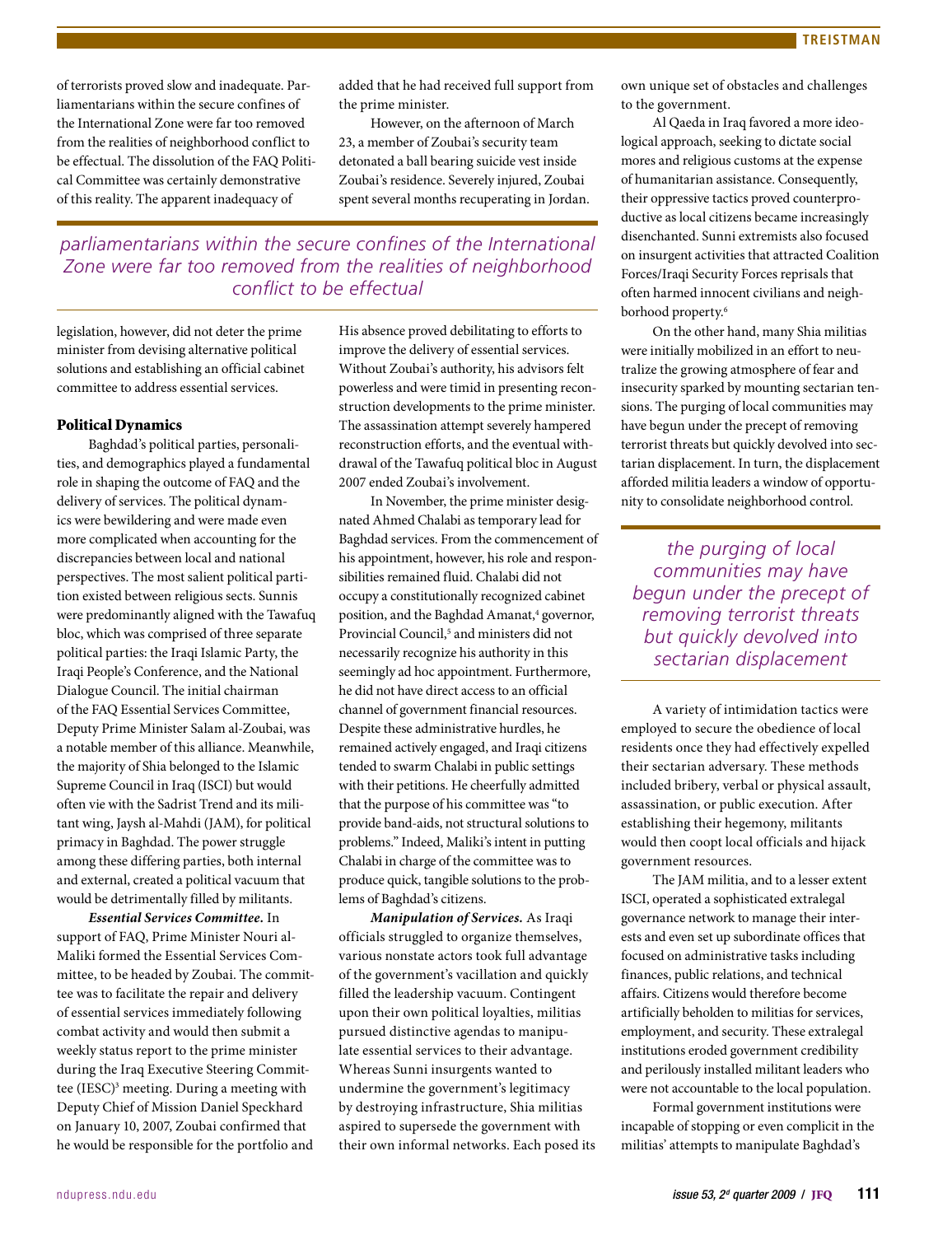#### INTERAGENCY DIALOGUE | Victory over Terrorism

services. In particular, corruption was abundant at both national and provincial levels. Officials would simply siphon finances, appoint militants to influential positions, or redirect reconstruction projects to areas dominated by their respective political parties. The Board of Supreme Audit, the independent Iraqi agency that served as a watchdog to monitor financial and administrative operations of the government, was inadequately equipped to investigate the accusations and was equally plagued with political interference, intimidation/assassination of agents, and limited resources.

The combination of institutional ineptitude and inability of Iraqi officials to delineate responsibilities among themselves highlighted the inchoate nature of the government. Many were uncertain of their legal authorities and lacked the conviction necessary to spearhead public policy. This allowed municipal directorates to be held hostage by the actors who sought their control. Representatives of various U.S. Government agencies urged the Iraqis to adopt procedures that would instill transparency and mitigate vulnerabilities, particularly in the delivery of essential services.

#### Improving Essential Services

Perhaps the most significant impediment to rebuilding Baghdad's infrastructure was the absence of communication among the politicians who managed the city's institutions. The plethora of independent funding sources precluded synchronization of projects and fostered an atmosphere of haphazard reconstruction. Meanwhile, corruption and militia interference inhibited local access to services. The U.S. Government continuously encouraged the government to implement administrative reforms, and as a result the Joint Planning Committee and Project Clean Delivery were launched as cooperative ventures.

*Joint Planning and Reconstruction Committees.* It became astonishingly evident that Iraqi officials failed to communicate with each other at even the most basic levels. Ministries did not fully appreciate the interdependence of their respective sectors. For example, the delivery of clean water to Baghdad residents required fuel to run electric generators, and subsequently water treatment facilities required electricity to power pumping units. Above all, security was needed to protect the linear infrastructure that actually delivered the product. These requirements clearly encompassed many different ministerial

portfolios, the extent of which was not fully appreciated by the Iraqis.

Reconstruction initiatives were also pursued simultaneously by several entities without knowledge of each other's activities. The efforts were both duplicative and counterproductive. It was not uncommon for one agency to repave a neighborhood street only to see it excavated by another agency the following week to lay new sewage pipes.

To redress the problem, the Department of State and Multi-National Force in Iraq (MNF–I) established the Joint Reconstruction Operations Center (JROC) and Joint Planning Committee (JPC). By decree of Fragmentary Order #06–468, the concept of operations stated:

*The Joint Reconstruction Operations Center will be a single-source fusion center that provides a common operating picture of all non-kinetic projects and programs that impact the Baghdad Security Plan (BSP). The JROC will conduct planning that synchronizes and integrates non-kinetic projects and programs in support of BSP. During the execution of a plan the JROC will monitor and track the status of each project and program followed with an assessment of the effect created.*<sup>7</sup>

The key deliverable of the JROC was a weekly brief to the JPC, which was intended to provide strategic direction. Committees included a myriad of both government of Iraq and U.S. Government implementing agencies, but more importantly, members were derived from local Iraqi organizations to ensure community interests were adequately represented. The group reviewed neighborhood projects, verified mechanisms were in place to deliver essential services, and adjudicated conflicts between different organizations. In attempting to maximize

*Joint Planning Committee members were derived from local Iraqi organizations to ensure community interests were adequately represented*

resources, the JPC concentrated on what became known as SWET–H (sewage, water, electrical, trash, and health). Any conflict that could not be resolved in the JPC would theoretically be elevated to the IESC. In practice, however, this never occurred.



Ryadh al-Falahi, an advisor to Zoubai, served as JPC chairman and provided national oversight to an otherwise local endeavor. His role was vital in verifying that district councils were actively committed to representing their community. Falahi also had the ability to understand the indigenous mindset, which was often culturally difficult for coalition members to perceive. To satisfy the U.S. Government objective of appearing impartial, Falahi provided a sense of legitimacy and an aura of Iraqi ownership to a committee that was otherwise wholly American.

The JPC offered a forum in which Iraqi leaders vented frustrations and supported local development efforts. Perhaps most notably, it allowed Iraqis to jointly manage financial expenditures with their American colleagues. This was a vital arrangement considering that roughly 30 percent of projects funded by the U.S. Government were disputed by Baghdad's district councils and/or Amanat. Consequently, the JPC served to counter perceptions of misdirected funding and ensured that demand equitably met supply.

In and of itself, the JPC was a momentous feat, but it admittedly failed to achieve the aspirations originally envisioned by Washington. The lack of a higher Iraqi authority, particularly Zoubai, rendered Falahi powerless to elevate issues to the IESC. Furthermore, absence of the mayor, Provincial Council chairman, and governor meant that decisions made during the JPC were not guaranteed to be enforced by provincial leadership.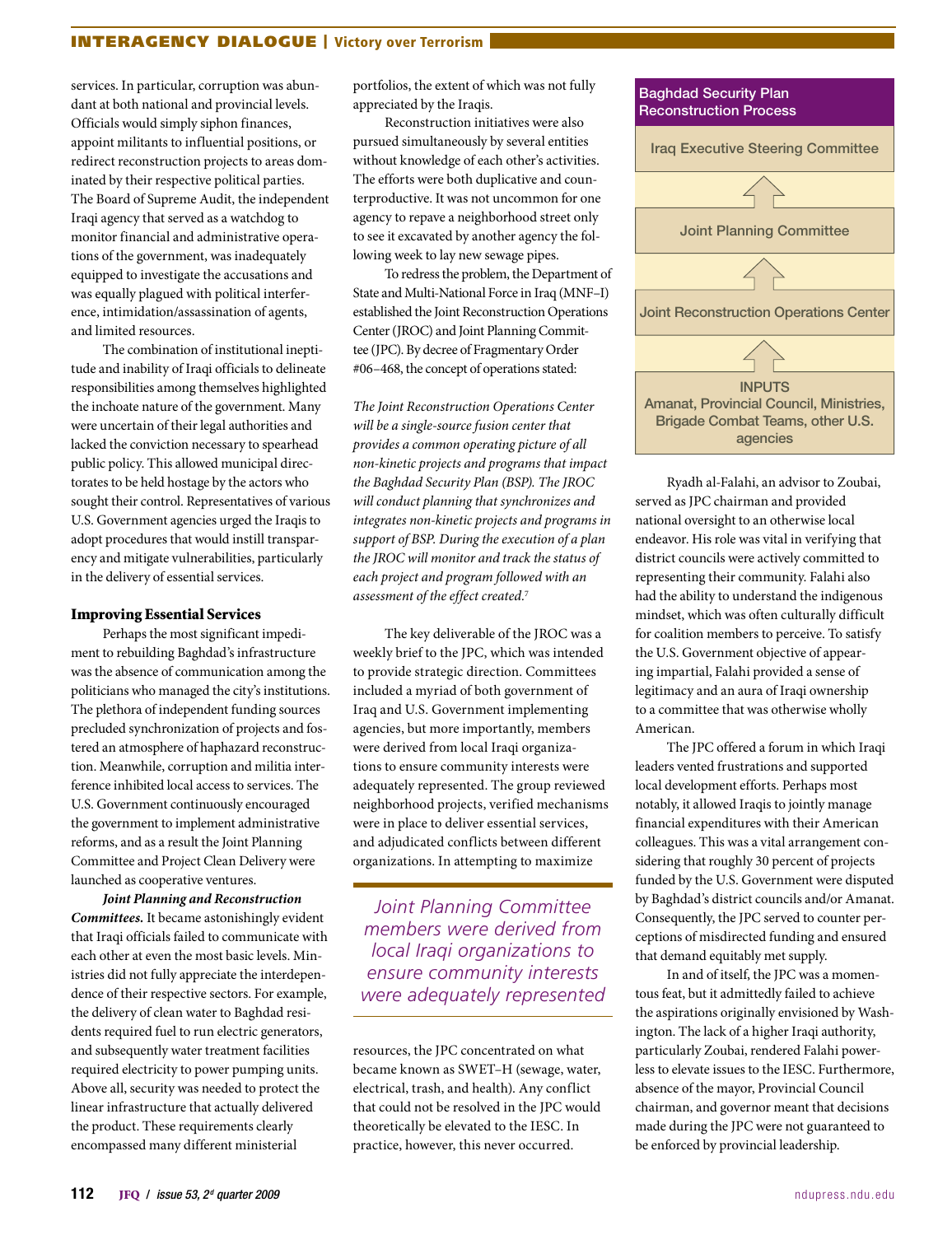Instead, the JPC simply became a medium for situational awareness. This was not necessarily a negative outcome since the government of Iraq had limited knowledge of ongoing projects within the city. The committee also cultivated an environment in which Iraqis became acquainted with one another. State Department attendees frequently witnessed Iraqi officials exchanging contact information for the first time. Most importantly, the JPC introduced an administrative mechanism that encouraged cooperation and dialogue among all Iraqi agencies. Such horizontal linkages were nonexistent during the previous regime. The effect was an improvement in communications among all relevant parties, which the U.S. Embassy considered a significant achievement of the FAQ.

To capitalize on the success, internalization of the JPC was crucial to ensure long-term sustainability. Since its inception, the goal had always been to transfer the JPC to the Iraqi government, but the difficulty was determining *who* would actually assume ownership. The U.S. Government privately debated the merits of national versus provincial control within the context of the new federalist structure of Iraq. At the same time, the Iraqis grappled with similar questions as they struggled to form their new nation. Until a settlement could be reached, the JPC continued to be managed entirely by the Americans with Iraqi participation.

On March 13, 2008, however, the Baghdad Provincial Council finally took possession of the JPC and hosted the meeting for the first time at its headquarters. The committee would now be chaired by council member Nazar al-Sultani, who in his opening remarks noted the historical significance of the transition. Over the course of the following months, the Provincial Council slowly accepted responsibility for administrative duties, including drafting and distributing meeting notes. Sultani even announced on June 12 a new JPC format in an effort to streamline the overall process.

By the end of 2007, the JROC/JPC had successfully spawned similar forums. The Joint Rural Planning Committee (JRPC) expanded the JPC concept into the outlying Qadas (rural districts) of Baghdad Province. The initiative immediately proved successful by applying lessons learned from the JPC, and was central in reaching out to communities that consisted mainly of Sunnis dispersed



along tribal lineages. Meanwhile, the Executive JPC, which had to that point been limited only to coalition members, incorporated provincial Iraqi counterparts to form the Baghdad Provincial Executive Planning Session (BPEPS). Cochaired by Provincial Council chairman Mueen al-Khademy and coalition representatives, the BPEPS was largely restricted to strategic discussions pertaining to economic development and essential services.

By assuming responsibility for municipal reconstruction efforts, the government of Iraq began to demonstrate its functionality and dedication to the people of Baghdad. Iraqi ability to effectively mobilize resources became a source of great pride. Although in many respects the government may not have been entirely proficient by Western standards, it nevertheless strove to improve essential services. The internalization of the JPC symbolized a great step forward in achieving Iraqi goals.

*Project Clean Delivery.* Corruption was quite pervasive throughout Iraq but was particularly acute in the fuel sector. Security assessments found that the majority of attacks on Iraq's oil infrastructure were financially motivated. The sale of crude oil derived from interdictions funded the illicit activities of varying groups, including insurgents, militias, and criminals. The interdiction of pipelines forced the government to use tanker trucks as alternative means of

distribution, but these too proved to be an easy target for theft and smuggling.

The incapability of the Ministry of Oil to adequately perform administrative functions such as contracting and strategic planning was relentlessly exacerbated by assassinations, kidnappings, and intimidation. A dearth of qualified technocrats to fill critical positions within the ministry did not bode well for other operations. Moreover, the minister, Husayn al-Shahristani, was believed to be incompetent. He was accused of sectarianism and often signed contracts that appeared exceedingly preferential to Iran.

Municipal fuel supplies were highly susceptible to corruption. Databases that recorded deliveries were egregiously fabricated and did not reflect actual quantities. The U.S. Energy Fusion Cell also discovered that ministerial tankers delivered fuel to fictitious gas stations that were later revealed to be abandoned buildings or empty lots. Residents were ultimately forced to purchase from the black market, which funded and perpetuated militia activities.

Project Clean Delivery was a pilot project initiated in December 2007 and entirely led by the Iraqi government via the National Security Advisor's (NSA's) office. The U.S. Embassy originally conceived the program but assumed a merely supporting and advisory role during its implementation. The purpose of Project Clean Delivery was to develop the Iraqi capacity to remove malign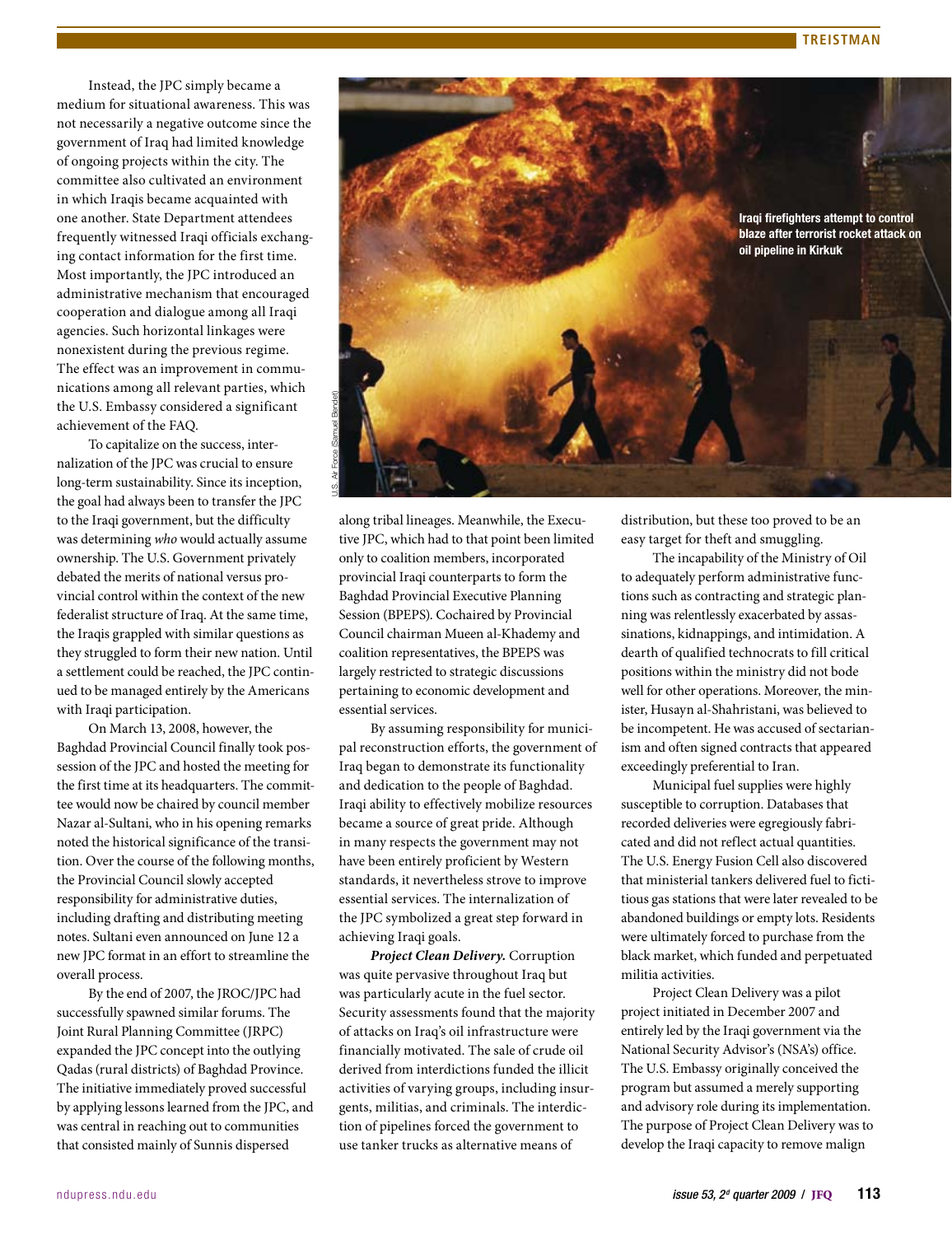#### INTERAGENCY DIALOGUE | Victory over Terrorism



Bridge in Baghdad, May 2008

actors and corrupt administrators from the supply chain of kerosene delivery in Baghdad. This was achieved through intensive monitoring and by ensuring delivery of product at the government rate. These tactics proved efficacious and ultimately eliminated a key source of revenue for Baghdad's militant gangs. Overall, the process allowed government participants to understand the value of interministerial coordination and synchronization with security agencies.

In April 2008, the Iraqi interagency team reported that 90 percent of kerosene reached target neighborhoods, equating to 5 million liters delivered to 50,000 families in 12 neighborhoods. This was considered a major accomplishment in comparison to previous statistics, and the militia's reaction to Project Clean Delivery testified to its success. JAM assassinated two neighborhood council members for their participation and threatened several others. The NSA lead, Saeed Jabour, concluded that "you can't expect to transform a system that has corruption everywhere and not have problems. They are inevitable."

*Failure to Build.* The emphasis on public services as a counterinsurgency stratagem still faced enormous obstacles beyond U.S. Government control. Internal Iraqi government power struggles and the ensuing political vacuum complicated Baghdad's reconstruction. The Department of State, specifically the Iraq Reconstruction Management Office, had invested a great deal of faith in the capability of Zoubai to advance the Essential Services Committee. Unfortunately, Tawafuq's withdrawal

created a leadership void that severely hindered the implementation of policy during FAQ. For example, in the summer of 2007, U.S. and Iraqi engineers jointly formulated a list of proposed sewage projects estimated at \$26 million and anticipated that Zoubai would work with his counterparts to secure supplemental funding. His absence, however, caused these projects to languish until they were eventually incorporated into Iraq's 2008 budget.

Tawafuq's departure proved an unexpected political affair and left Washington with few alternatives. Department of Defense and State officials expressed their disapproval of the boycott and were disappointed with Tawafuq's apparent lack of regard for Baghdad's development. During a meeting with the author on October 24, 2007, Vice President Tariq al-Hashimi seemed completely oblivious to the implications that Tawafuq's withdrawal would have for efforts to improve essential services. Nevertheless, the Americans understood the nature of the dispute and realized that the matter would have to be resolved internally among the Iraqis as part of the natural growing process of the country. The U.S. Government would instead foster other Iraqi partnerships, most conspicuously with Chalabi.

*Lights Out on Chalabi.* In light of Chalabi's notorious past, U.S. officials internally disputed how to best approach his new role as head of the Essential Services Committee. Some were eager to establish a rapport with Chalabi, who could potentially petition for requisite services, while others proposed marginalizing him in favor of bolstering

existing municipal institutions. The end result was consistent U.S. Government attendance at Chalabi's committee meetings but refrainment from forging intimate relations. In essence, the State Department merely reported on deliberations within the committee.

By spring of 2008, a plethora of reports began to surface that implicated Chalabi in associating with JAM Special Groups. He was also accused of other nefarious activities, including arms sales and money laundering. Of course, the acknowledged conventional difficulty with information is the inability to substantiate its veracity, but the quantity and consistency of the reporting proved particularly alarming. If the reports were indeed factual, it was assayed that Chalabi's actions were not likely to have been motivated by malice or sectarianism, but rather personal gain consistent with his modus operandi.

Regardless, the reports compelled both MNF–I and the U.S. Embassy to alter their respective postures and no longer engage with Chalabi or his staff. Furthermore, a moratorium had been placed on the issuance of all International Zone badges for Chalabi's office, and existing U.S. visa applications were denied to various staff members. The prime minister took a similar course of action by officially removing Chalabi as head of the Essential Services Committee and instructing him to no longer attend the IESC.

The author estimated that the decision to marginalize Chalabi would have only a negligible effect on Baghdad services. He had been a nominal contributor to the city's development, and his staff infrequently attended various intergovernmental coordination meetings. Moreover, the U.S. Embassy's Iraq Transition and Assistance Office and the Provincial Reconstruction Team both believed that Baghdad's essential services should be predominantly led by provincial leaders (governor, Provincial Council chairman, and mayor). Baghdad was unique in that the majority of services were managed by the Amanat rather than ministries, although the ministries still played a critical role.

#### A Symbol of Success

Overall, the government of Iraq proved relatively adept in responding to the enormous challenges faced in Baghdad. A